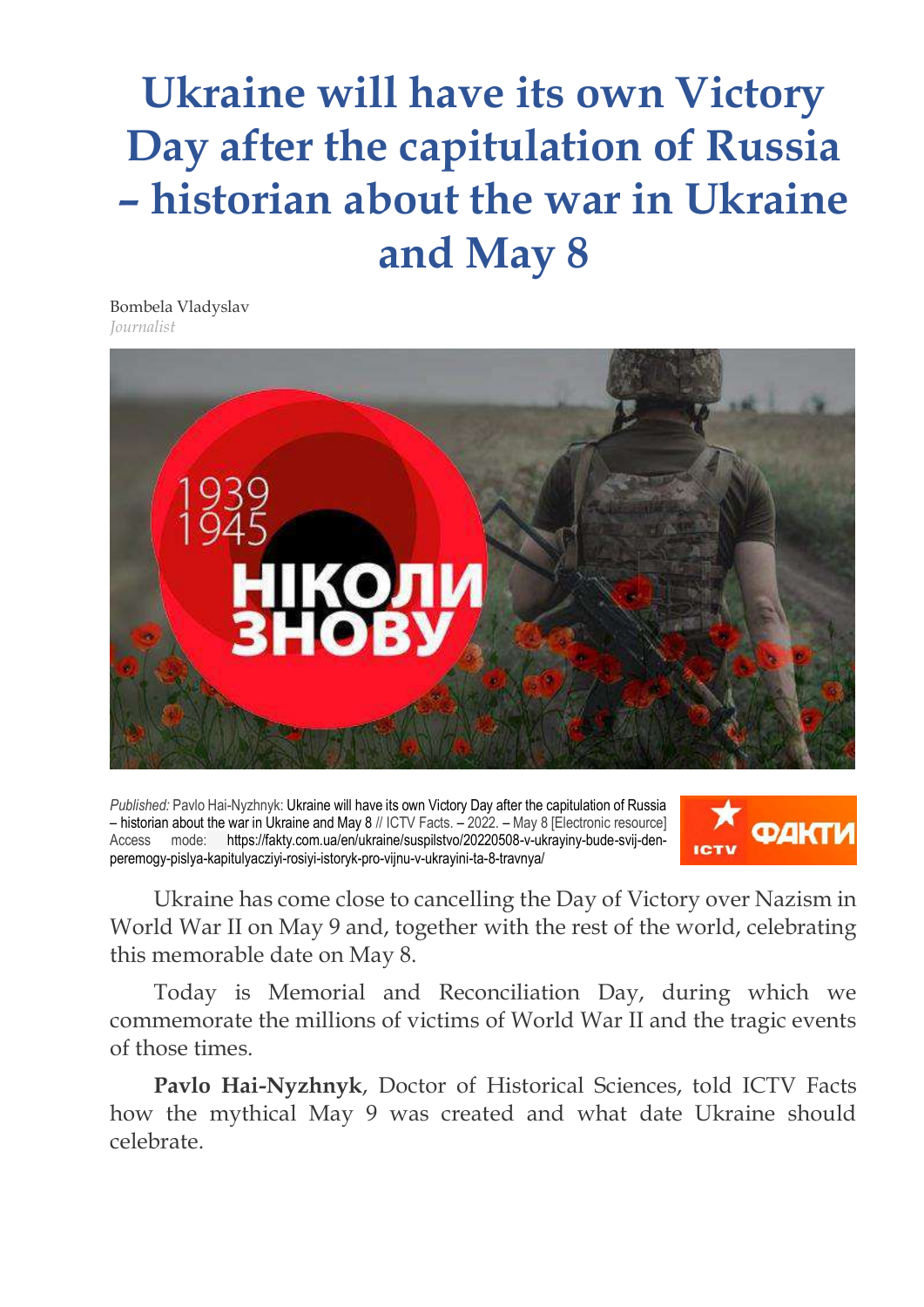

*– In your opinion, what is the importance of celebrating Victory Day over Nazism in World War II on May 8?*

– Moving the celebration of Victory Day, the end of World War II in Europe or the victory over Germany to May 8 or 9 does not depend on how convenient or desirable it is for us.

**There is a historical fact, and we should be guided by when Germany's surrender was actually signed. That is, when hostilities ended in Europe.**

All normal states, scholars, and ordinary people should take this into account. The surrender (of Germany in World War II – Ed.) **was signed on May 8, 1945.**

*– Russia is even now trying to appropriate its victory over Germany in World War II. Is this a myth?*

– The idea of Germany's capitulation **was invented by US President Franklin Roosevelt.** Not Stalin or some Russian "outstanding thinkers".

Roosevelt said this at a conference in Casablanca on January 13, 1943. The European Consultative Commission began drafting the text of this surrender in January 1944. It was called the Conditions of Surrender of Germany.

At the end of July it was approved by the heads of the Allied governments. This draft was sent to the headquarters of the Allied forces, and it was perceived as a binding instruction and recommendation for action in the event of victory in Europe.

That is why on May 4-5 (1945 – Ed.) the question of Germany's surrender came up at Allied headquarters. **They used this document when there were**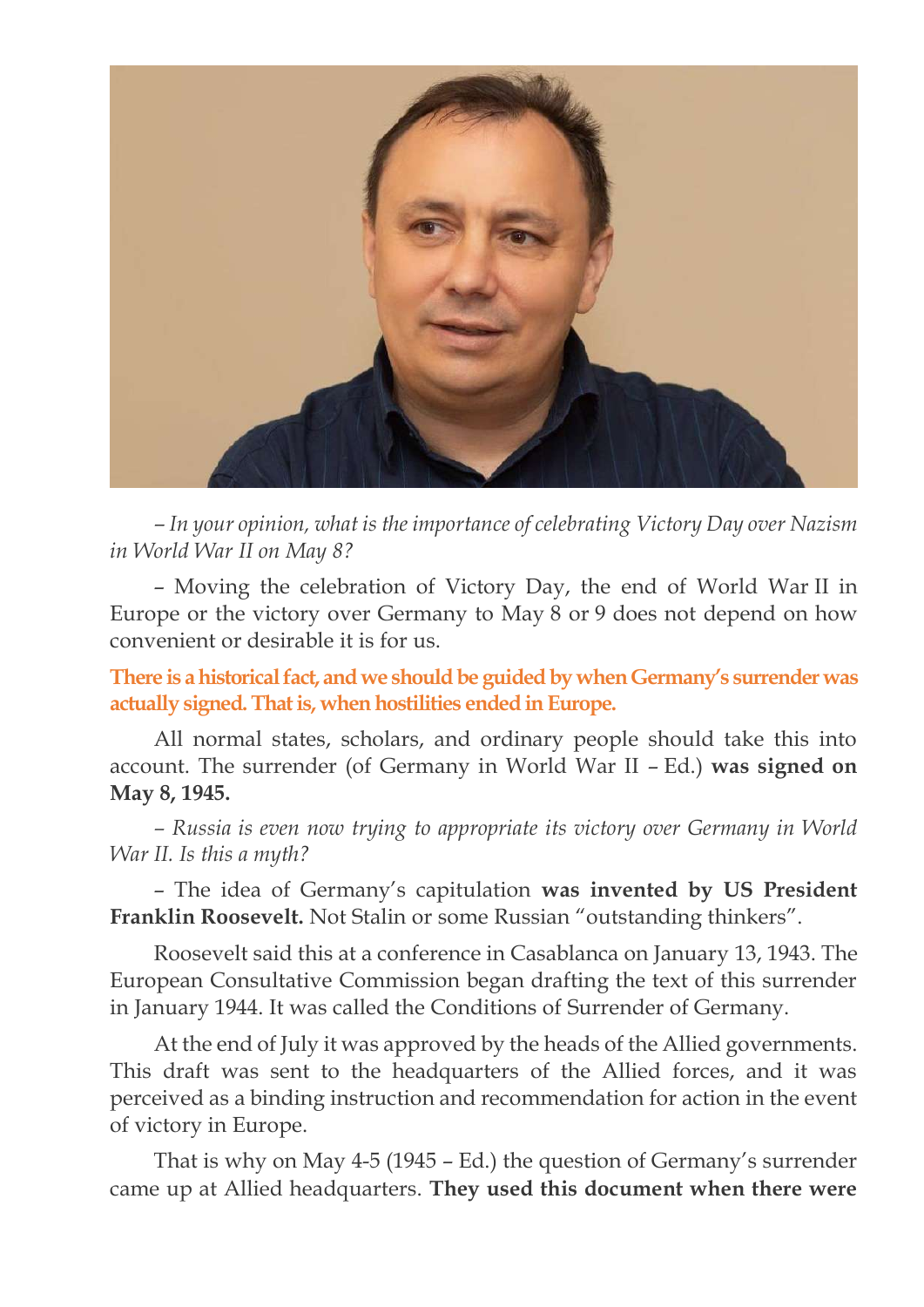## **the first contacts with German officials regarding her withdrawal from the war.**

This text was finally drafted by a group of American officers from Dwight Eisenhower's entourage. Its author is Colonel Phillimore of the Third Operations Division.

**That is, the myth that the USSR itself won (Germany – Ed.) Is being destroyed, but also forced to surrender.**

The first act of surrender was signed at 2.41 Central European Time on May 7. It was signed by Alfred Jodl, Chief of the Operational Division of the Supreme Command of the German Armed Forces, as a representative of the Wehrmacht (German troops).

The surrender was accepted from the Anglo-American side – Lieutenant General of the US Army, Chief of Staff of the Allied Forces Walter Smith, and from the USSR signed a representative of the Supreme Commander-in-Chief Ivan Suslaparov.

*– So where did May 9, this Soviet Victory Day, come from?*

– The U.S. and Britain agreed to delay the public announcement of Germany's surrender so that the Soviets could prepare a ceremony.

Reporters were made to swear that they would report on it in 36 hours – at 3:00 on May 8, 1945…



In the Soviet Union, **the capitulation of May 7 was banned.** The fact is that Suslaparov signed the act without the permission of dictator Stalin.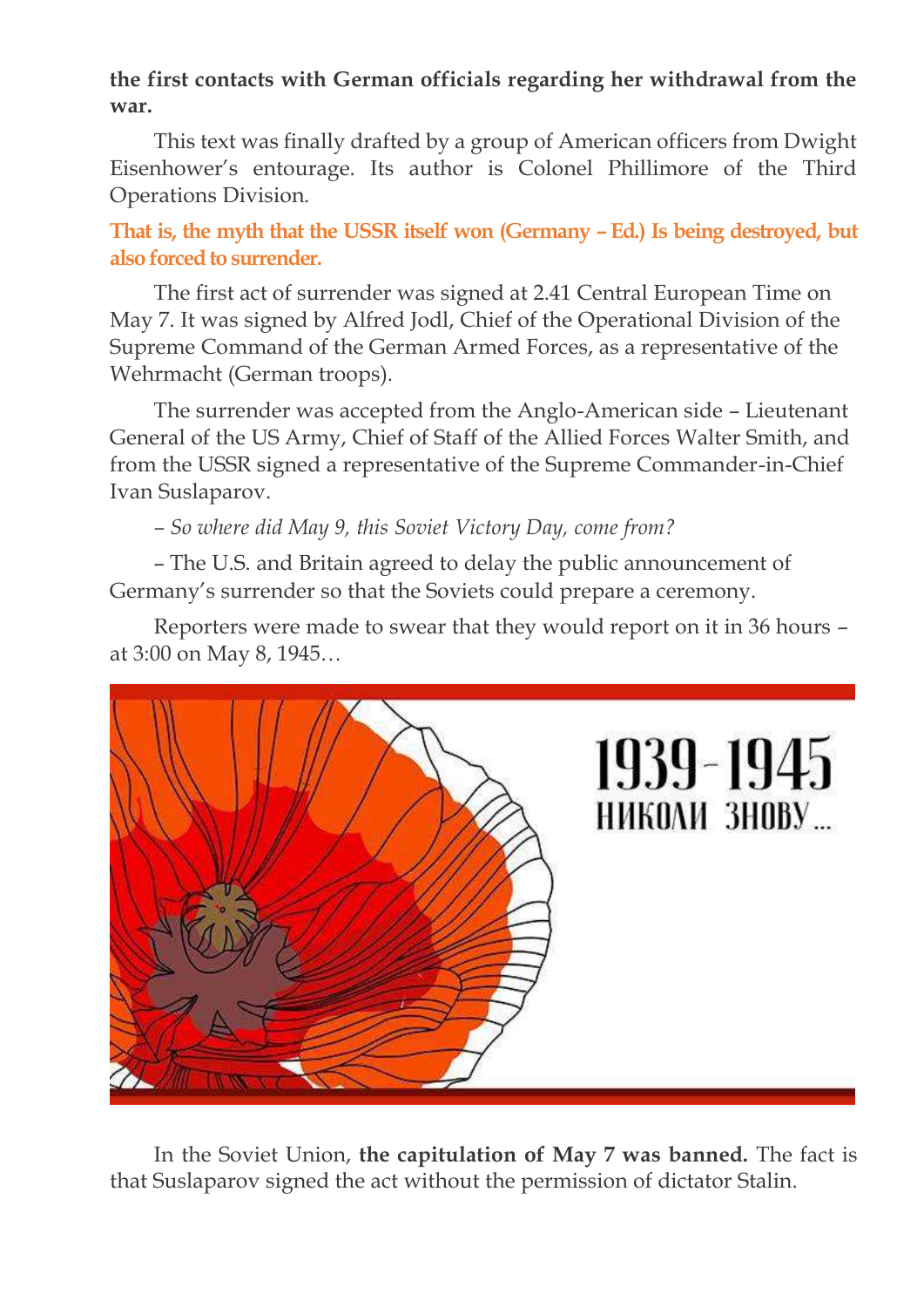For an officer to sign a surrender is a chance to end the war. However, without Stalin's personal order, it could be delayed, which was necessary for public relations.

After signing on May 7, Suslaparov received a telegram from Stalin stating that he was forbidden to sign it.

The leader of the USSR was outraged, because all the initiative, preparation (capitulation of Germany – Ed.) Was made by the West. He refused to recognize the act and demanded that a new act of capitulation be signed in Berlin in order to do so in the presence of Soviet witnesses and for the act to enter into force thereafter. Stalin demanded this on May 9, but Churchill refused, as did Truman.

For his part, Stalin said that the preliminary treaty could not be dissolved, but neither could it be recognized. So he proposed another surrender as the most important historical act, taken not in the territory of the victors, but where the aggression came from.

The Allies were forced to agree and held a secondary act of signing the surrender in Berlin. It was signed on May 8 at 22.43 Central European Time, and in Moscow at that time it was 00.43.

His text was almost verbatim repeated on May 7. De jure, this act was signed on May 7, de jure confirmed on May 8. And the Soviet people learned about it only on May 9 at 22.00.

*– Should May 9 be kept as a specific memorial date? Recent polls show that for many Ukrainians it is still an important day.*

– Neither from a factual or legal point of view, nor with respect to Ukrainian realities, May 9 has nothing to do with Ukraine and the Ukrainian people.

If May 8 can remain as a day of cessation of war, then May 9 is simply a calendar day.

Another thing is that there are older people who, according to the principle of memory and simple human habit, honor their parents and grandparents on this day.

But this is a matter of personal memory of each person. The Ukrainian people, the Ukrainian state have nothing to do with May 9.

*– Another great myth around May 9 is the Great Patriotic War. In your opinion, has it already been eradicated from the minds of Ukrainians?*

– Yes. Talking to students, young people, even my generation, we can state that this date (the so-called Great Patriotic War – Ed.) is out of use, out of human consciousness.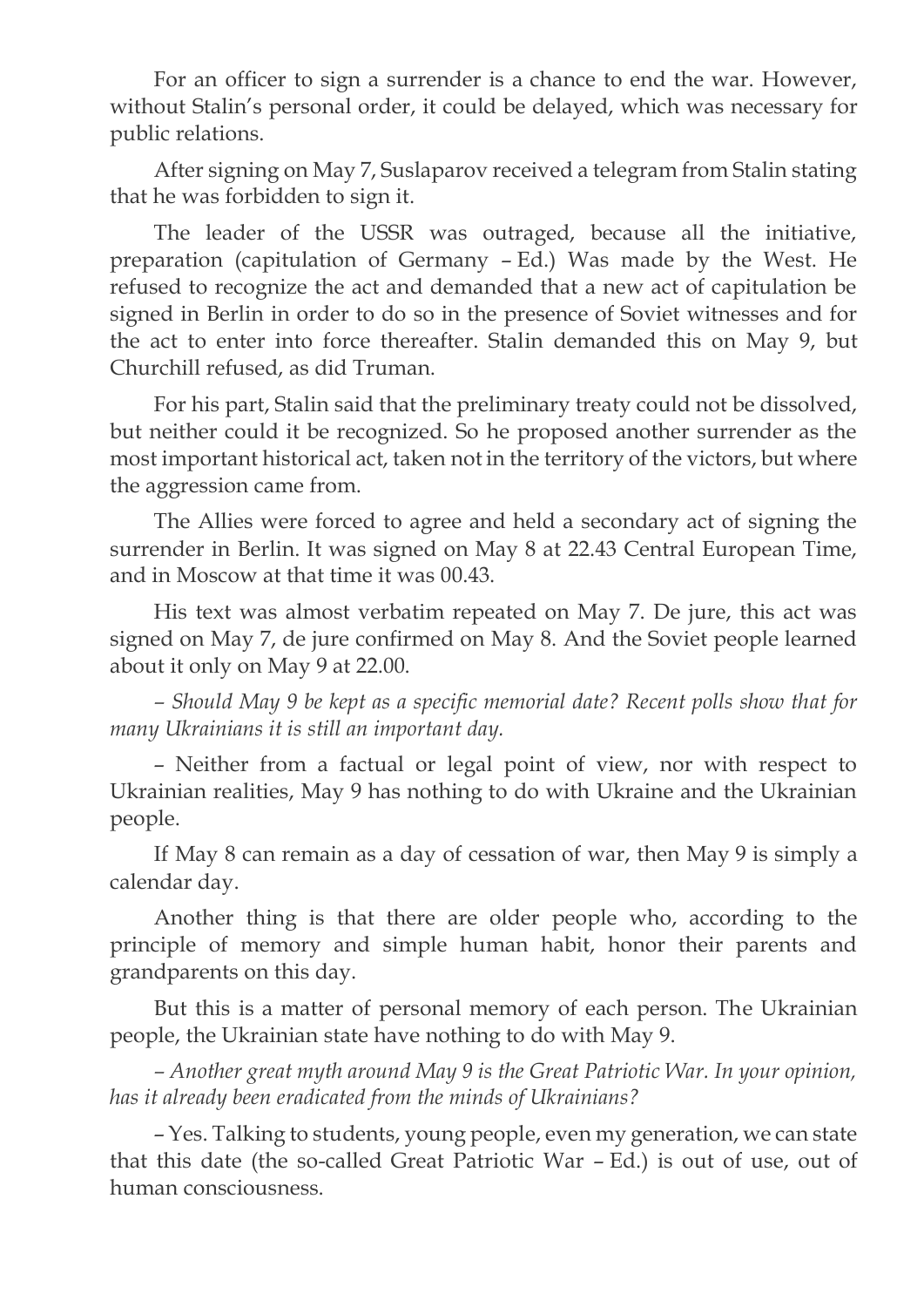## Everyone knows **that there was the Second World War and there was the German-Soviet war as one of its components.** This is not a problem today.

*– The Patriotic War is also mentioned in the context of the current war against Russia. But as a patriotic war of Ukraine. Can it be called that?*

– There is a widespread opinion, especially among publicists, to call this war a national liberation war, which is completely wrong both from a historical and legal point of view.

National liberation movements and the forces of national liberation wars were enslaved, colonial peoples. That is, when empires collapsed and people were liberated.



The modern Ukrainian state has existed since 1991. **We are not a state conquered by Russia**, we are not its colony, and we have no reason to wage a national liberation war. We have a state, we have a people, with all the international legal signs of independence.

*– Then what can we call this war?*

– Our war is defensive, just, nationwide. It is of this nature.

The war of the Russian Federation against us is conquest, aggressive, that is, in violation of international norms of war and is one of the signs of genocide.

From the way she is waging it, I believe that this is a war of a total nature. For the Ukrainian people, it is a **civilizational war for life.**

At stake is not only the existence of Ukrainian statehood, but also the existence of the Ukrainian nation as such.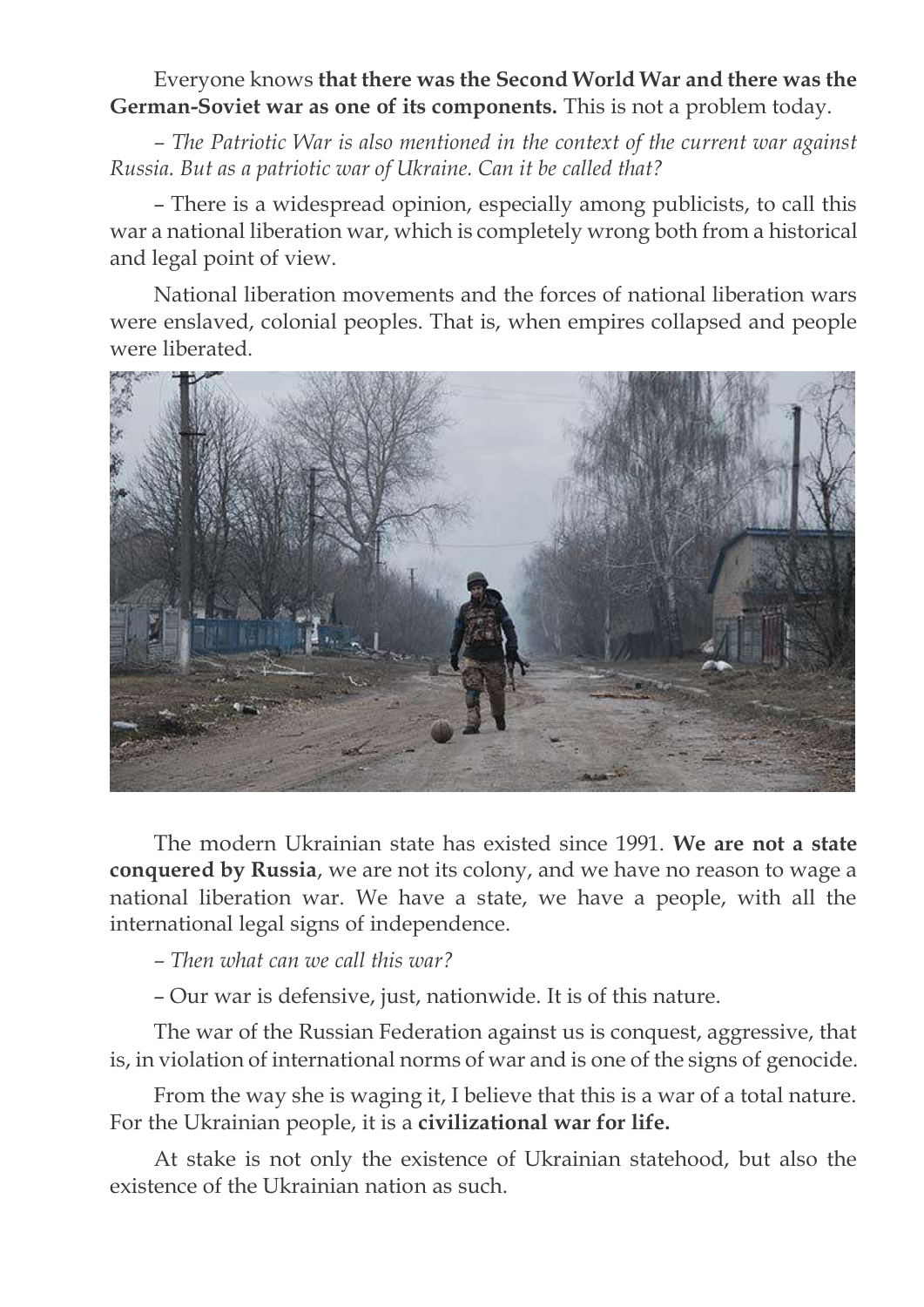If we take a dry name, it is a Russo-Ukrainian war. If we give it a double name, I believe it is a **war for life.**

*– Of course, we believe in the victory of Ukraine in this war. In what case can we establish a Ukrainian victory day?*

– The question is what we mean by victory itself. Ukraine's top leadership today does not have a strategic vision of what we should achieve in this war.



On the one hand, President Volodymyr Zelensky declares the territorial integrity of Ukraine. On the other hand – the withdrawal of Russian troops as of February 23, 2022. This is supposed to end the war. **But then there will be no reproduction of the territorial integrity of Ukraine.**

But then there will be no restoration of Ukraine's territorial integrity. Therefore, we cannot consider such an end to the war even in the long term as victorious, even if a certain act or document is signed.

The second aspect is the liberation of Donbass and Crimea. Is this an act of victory over Russia? I think it would be too early to call it an act of victory.

**If there is a legally signed act, it will be a restoration of integrity. If Russia as it is now is not broken up and defeated, this war will not end.**